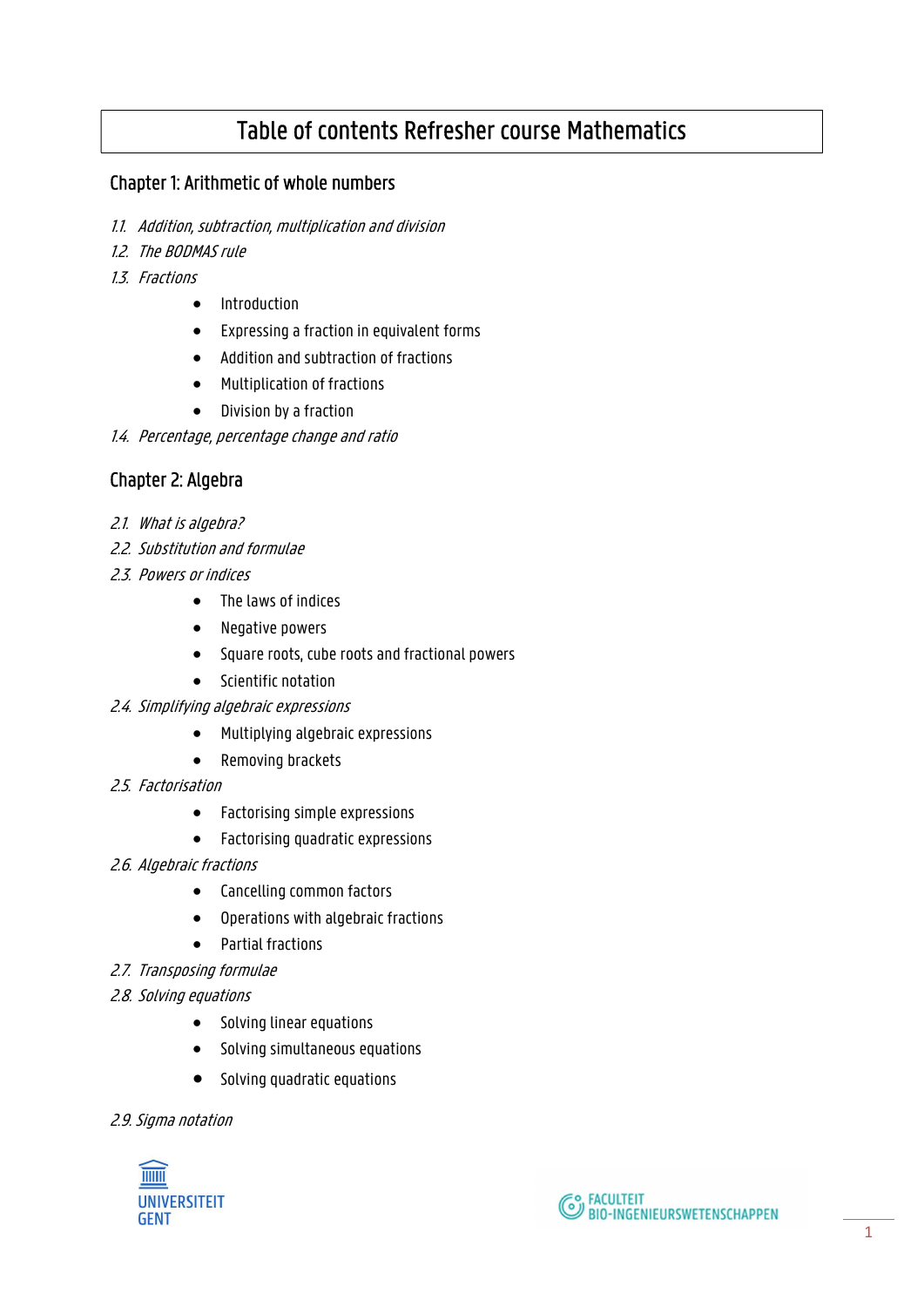# Chapter 3: Functions and graphs

- 3.1. What is a function?
	- Definition
	- The inverse of a function
- 3.2. The graph of a function
	- The x-y plane
	- Plotting the graph of a function
	- Piecewise function
	- Solving equations using graphs
	- Solving simultaneous equations graphically
- 3.3. Dependent and independent variables
	- Dependent and independent variables
	- The domain and range of a function
- 3.4. The straight line
	- The equation of a straight line
	- The straight line graph
	- The gradient and intercept of a straight line
	- Finding the equation of a straight line from its graph
	- Tangents to curves

#### 3.5. The exponential function

- The exponential constant
- The exponential function
- The negative exponential function

#### 3.6. Logarithms

- What is a logarithm?
- The laws of logarithms
- Bases other then 10 and e
- The logarithm function
- Link between the logarithm and exponential function
- Solving equations involving powers
- Solving equations involving logarithms

### Chapter 4: Measurement

- 4.1. Introduction
- 4.2. Units of length

4.3. Area and volume